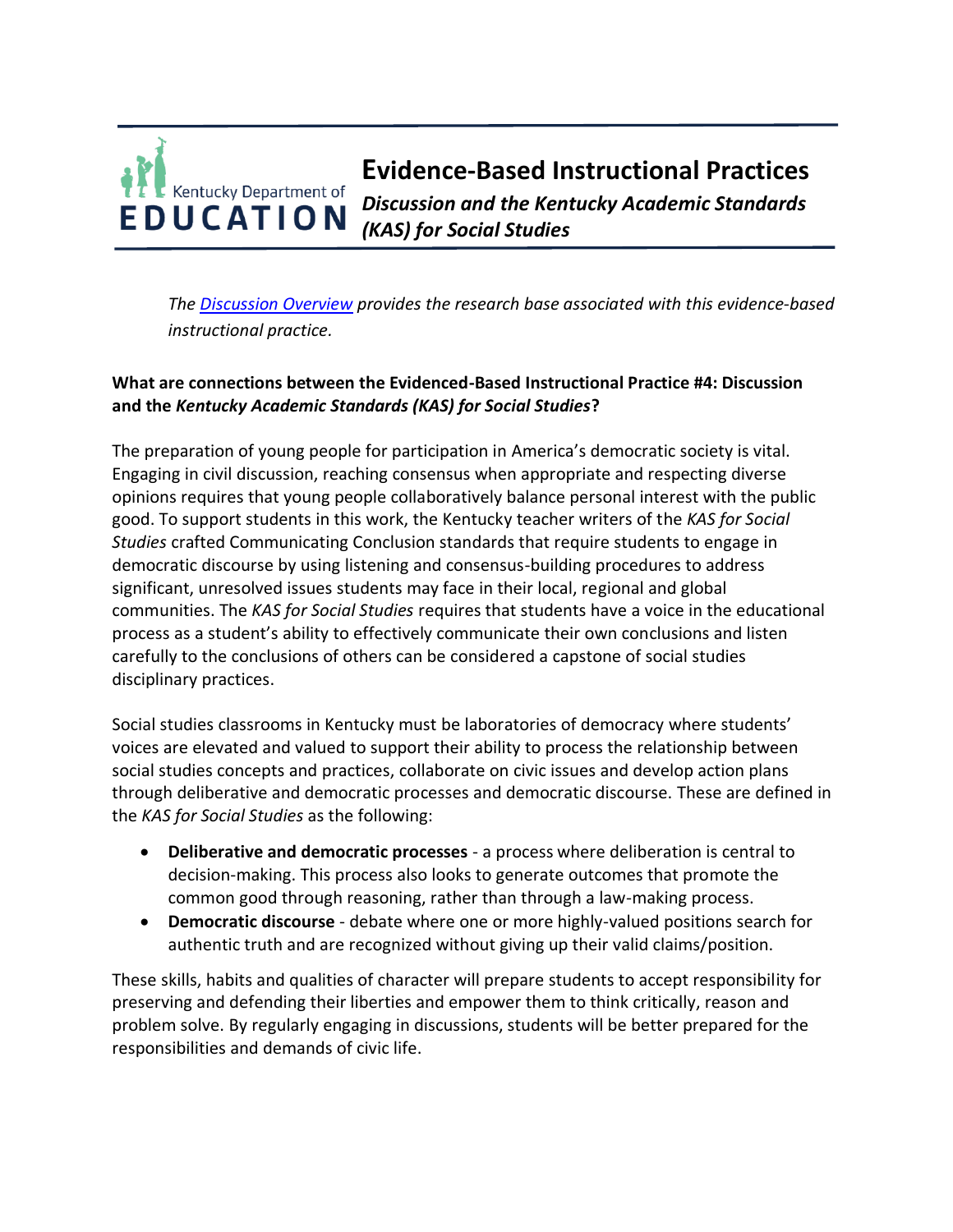**What are planning considerations for the successful implementation of the Evidenced-Based Instructional Practice #4: Discussion to ensure that all students have equitable access and opportunity to learn the standards contained in the** *KAS for Social Studies***?**

- To create safe environments where students feel comfortable participating in discussions, have students co-create community expectations and agreements about behavior when participating in discussions. This may include, but is not limited to, creating classroom contacts for all members of the classroom community and/or developing norms for discussions.
- Develop general classroom discussion guidelines, such as, but not limited to:
	- Allow everyone the chance to speak.
	- Do not interrupt or engage in private conversations while others are speaking.
	- Keep confidential any personal information that comes up in the conversation.
	- Listen carefully and respectfully, without interrupting.
	- Show respectful listening by facing and looking at the speaker, making eye contact, staying quiet, nodding, etc. Be aware that tone and body language are powerful communicators.
	- Commit to learning, not debating.
	- Challenge or criticize ideas, not individuals.
	- Avoid blame, speculation and inflammatory language.
	- Be careful about putting other participants on the spot. Do not demand that others speak for a group that they are perceived to represent.
- Provide opportunities for students to frequently engage in discussions that they facilitate themselves.
- Discussions should allow students to engage with compelling and supporting questions, as defined by the *KAS for Social Studies*, to ensure that students get to participate in democratic discourse and not a recitation of basic recall questions.
- To support students in successfully participating in discussions, acknowledge the role of silence and writing in preparing students to share their ideas. Some students may need a few moments of reflective silence to construct their thoughts, or they may benefit from writing down their explanations or arguments before the discussion begins.
- Consider providing opportunities for performance-based assessment in social studies. This allows elements of discussion to be embedded in assessing students' mastery of the *KAS for Social Studies.* Some examples of discussion that could be implemented as part of a performance assessment in social studies include, but are not limited to: debate, Socratic Seminars, Structured Academic Controversies.

# **What strategies and resources can support the implementation of Evidence-Based Instructional Practice #4: Discussion within the** *KAS for Social Studies?*

## KDE's [Inquiry Practices of the](https://education.ky.gov/curriculum/standards/kyacadstand/Documents/Inquiry_Practices_of_KAS_for_Social_Studies.pptx) *[KAS for Social Studies](https://education.ky.gov/curriculum/standards/kyacadstand/Documents/Inquiry_Practices_of_KAS_for_Social_Studies.pptx)* [Module](https://education.ky.gov/curriculum/standards/kyacadstand/Documents/Inquiry_Practices_of_KAS_for_Social_Studies.pptx)

Module 3 provides support for understanding and implementing the inquiry practices of the Kentucky Academic Standards (KAS) for Social Studies.